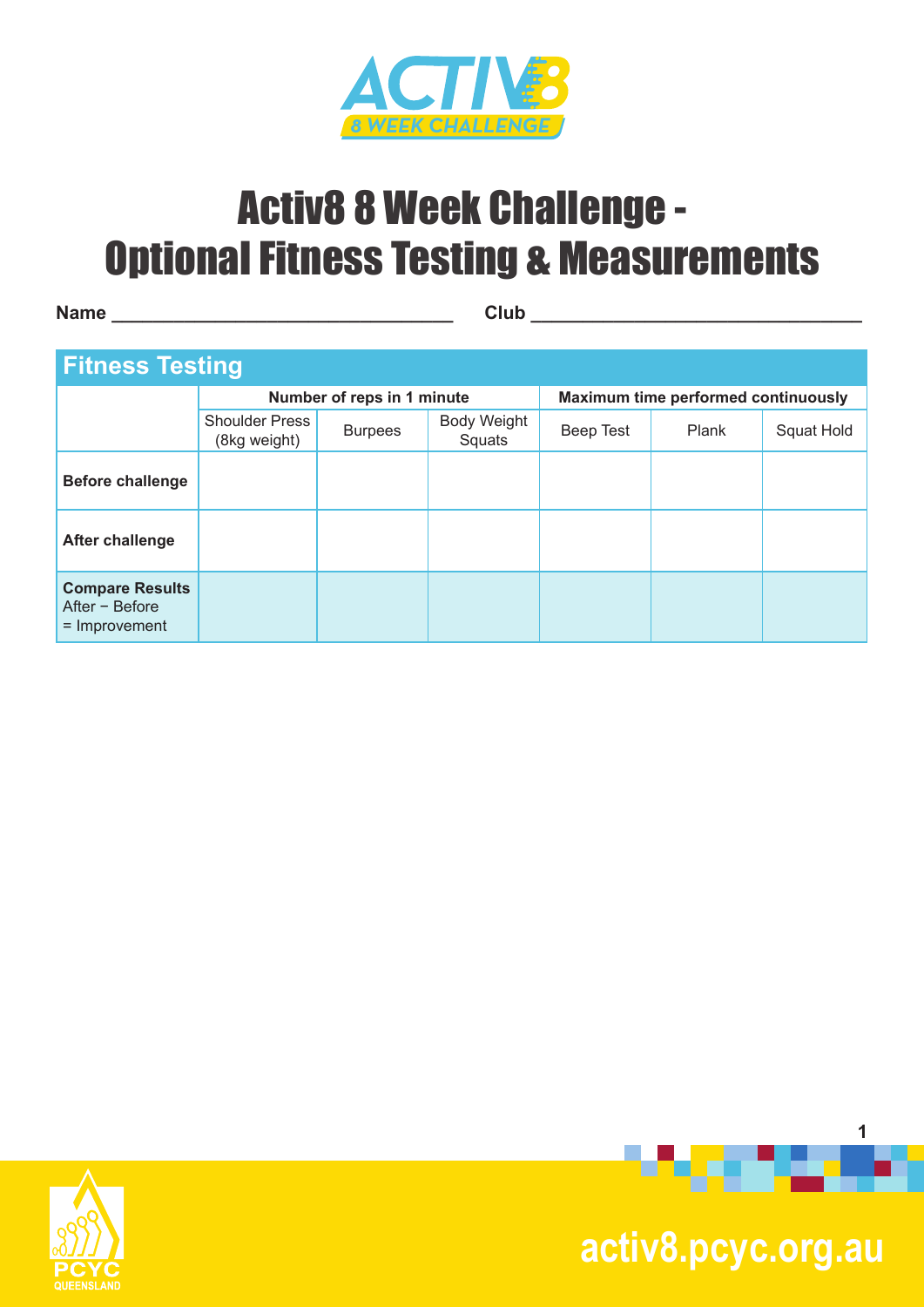

**Name \_\_\_\_\_\_\_\_\_\_\_\_\_\_\_\_\_\_\_\_\_\_\_\_\_\_\_\_\_\_\_\_\_ Club \_\_\_\_\_\_\_\_\_\_\_\_\_\_\_\_\_\_\_\_\_\_\_\_\_\_\_\_\_\_\_\_**

| <b>Before &amp; After Challenge Measurement Tracking</b>    |                   |              |  |  |  |  |
|-------------------------------------------------------------|-------------------|--------------|--|--|--|--|
|                                                             | WEEK <sub>1</sub> | <b>WEEK8</b> |  |  |  |  |
| Chest (around fullest part of chest)                        |                   |              |  |  |  |  |
| Bicep (10cm above elbow, then around)                       |                   |              |  |  |  |  |
| Stomach (around belly button)                               |                   |              |  |  |  |  |
| <b>Hips/Glutes (widest point)</b>                           |                   |              |  |  |  |  |
| Quads (15cm above knee, then around)                        |                   |              |  |  |  |  |
| Calf (15cm below knee, then around)                         |                   |              |  |  |  |  |
| <b>Compare Results</b><br>Week $8 -$ Week $1 =$ Improvement |                   |              |  |  |  |  |

### **Before & After Challenge Weight Tracking WEEK 1 WEEK 8 Monday Tuesday Wednesday Thursday Friday Saturday Sunday Total Kgs Total Kgs** ÷ **7 = Average Daily Weight Compare Results**  Week 8 – Week 1 = Improvement



 **activ8.pcyc.org.au**

**2**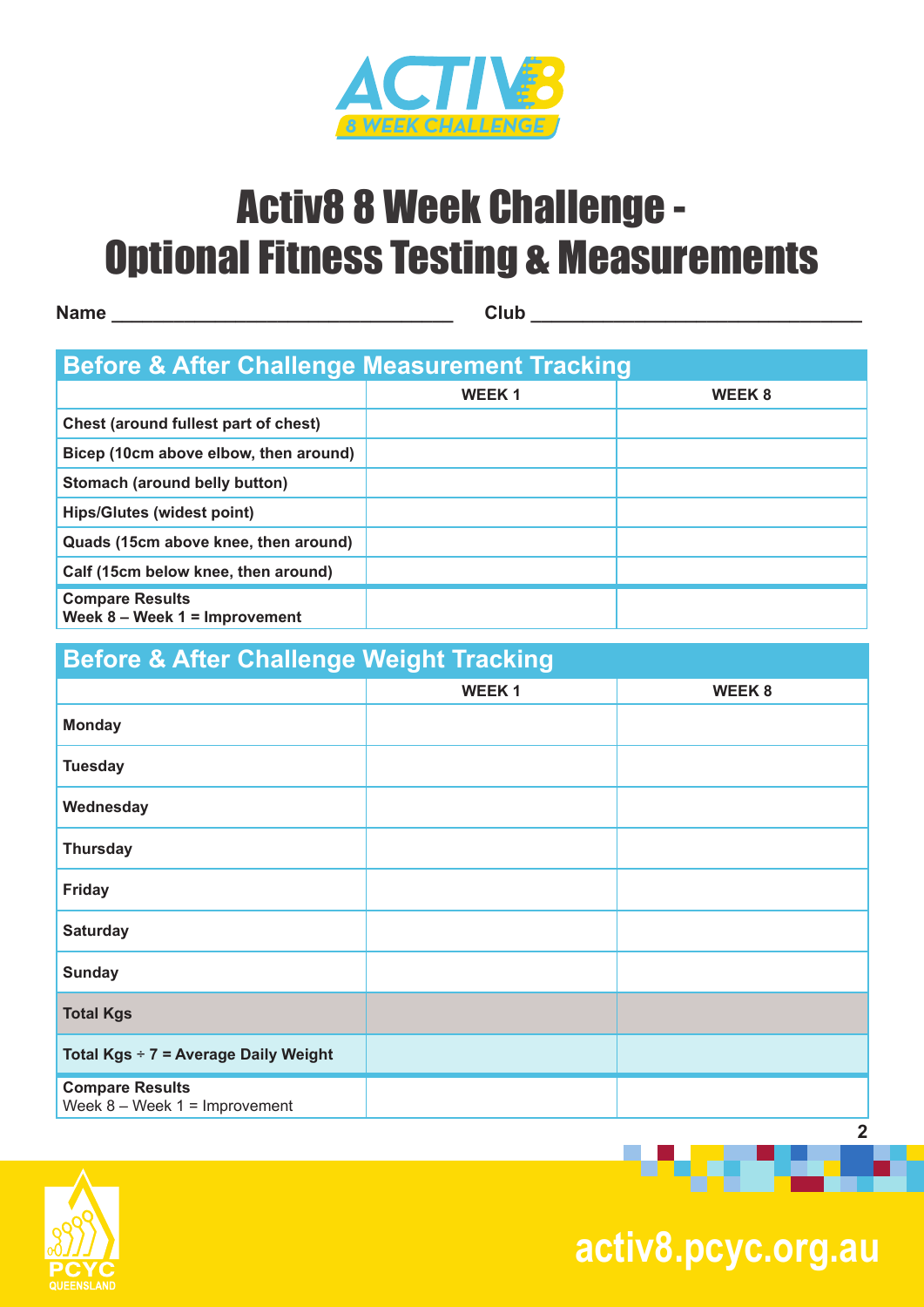

**Name \_\_\_\_\_\_\_\_\_\_\_\_\_\_\_\_\_\_\_\_\_\_\_\_\_\_\_\_\_\_\_\_\_ Club \_\_\_\_\_\_\_\_\_\_\_\_\_\_\_\_\_\_\_\_\_\_\_\_\_\_\_\_\_\_\_\_**

| <b>Weekly Measurement Tracking</b>                 |                      |                      |                     |                     |                     |                     |
|----------------------------------------------------|----------------------|----------------------|---------------------|---------------------|---------------------|---------------------|
|                                                    | Week $2 -$<br>Week 1 | Week $3 -$<br>Week 2 | Week $4-$<br>Week 3 | Week $5-$<br>Week 4 | Week $6-$<br>Week 5 | Week $7-$<br>Week 6 |
| <b>Chest</b><br>(around fullest part of<br>chest)  |                      |                      |                     |                     |                     |                     |
| <b>Bicep</b><br>(10cm above elbow,<br>then around) |                      |                      |                     |                     |                     |                     |
| <b>Stomach</b><br>(around belly button)            |                      |                      |                     |                     |                     |                     |
| <b>Hips/Glutes</b><br>(widest point)               |                      |                      |                     |                     |                     |                     |
| Quads (15cm above<br>knee, then around)            |                      |                      |                     |                     |                     |                     |
| Calf (15cm below knee,<br>then around)             |                      |                      |                     |                     |                     |                     |
| <b>Compare Results</b>                             |                      |                      |                     |                     |                     |                     |
| = Improvement                                      |                      |                      |                     |                     |                     |                     |





# **activ8.pcyc.org.au**